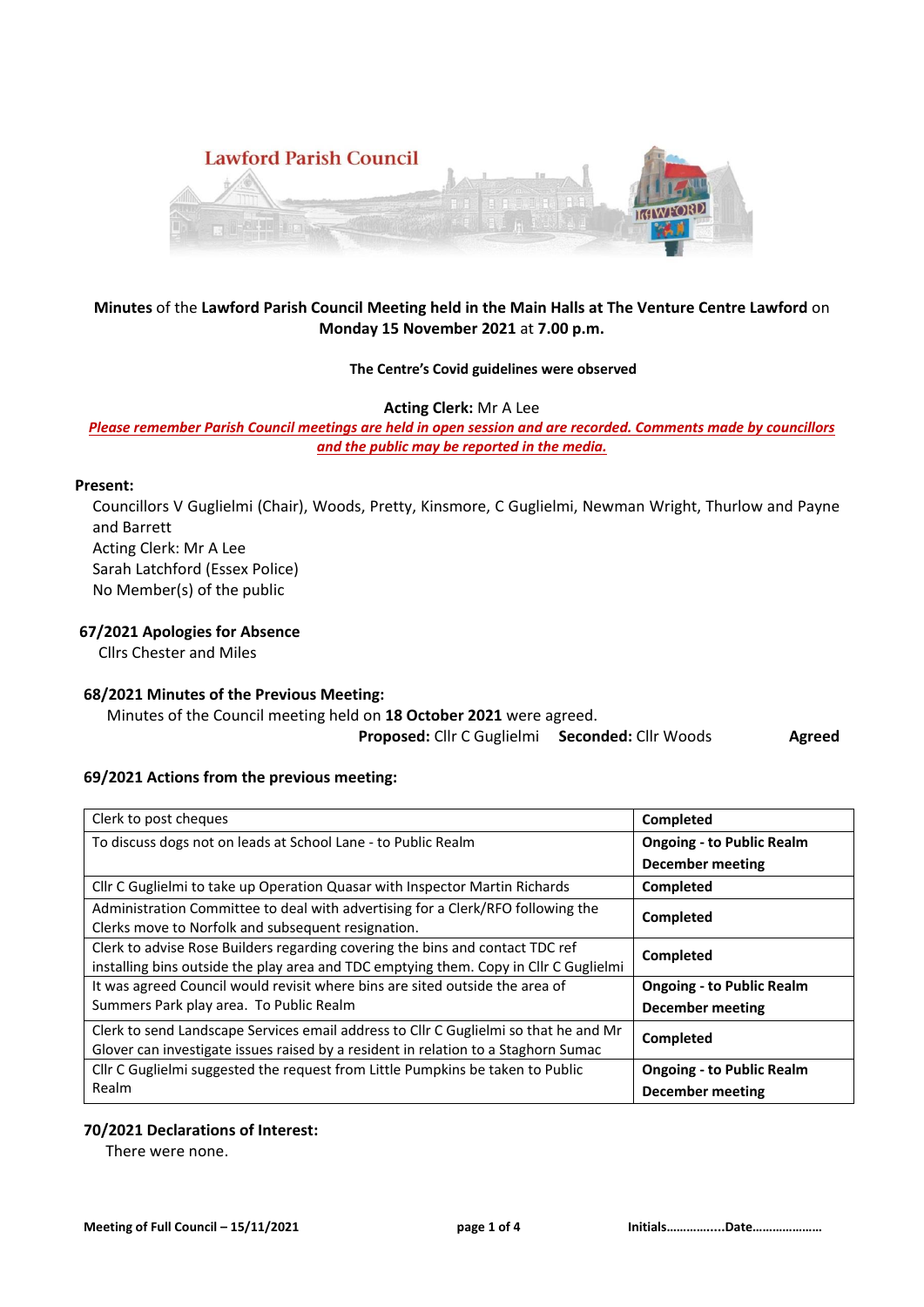# **71/2021 Public Voice:**

Members of the public may speak for 3minutes each.

Sarah Latchford from Essex Police explained that Sergeant Vanessa Moss had asked her to give out copies of the report for Lawford between 1 October and 11 November, together with a summary of activities undertaken by a PCSO during a 4-hour patrol on 13 November. Sarah Latchford confirmed that in one of the items mentioned, Essex Police had successfully arrested a suspect for handling stolen goods. Sarah Latchford explained that Sergeant Vanessa Moss had not been aware that reports were not being sent and this was attributable to a communication issue. Cllr C Guglielmi thanked Sarah Latchford for the oral and written reports.

Cllr C Guglielmi raised the issue about incorrect information about criminal activity in Lawford being disseminated by a member of Essex Police who had moved to the locality. Cllr C Guglielmi requested that feedback on the action taken in this matter would be appreciated, as the Council enjoyed a good working relationship with Essex Police. Cllr C Guglielmi enquired whether Essex Police could let the Council know when Councillors could accompany Essex Police Officers on foot and vehicle patrols. Cllr Payne raised the issue of speeding and the use of the Community Speed Watch. Sarah Latchford explained that the Covid-19 had impacted on activities but these would eventually return. Cllr C Guglielmi raised a problem about the zebra crossing outside Lawford Primary School and the need for recruiting a new Lollipop Warden, as the last one had resigned following abuse and threats from motorists. It seemed that morning traffic was the worst. Cllr V Guglielmi thanked Sarah Latchford for attending the meeting (who departed at 19.20).

# **72/2021 Reports and updates**

Councillors and Police Reports are circulated when they become available and where possible published on council's Website

- a) The District Councillor
- b) The County Councillor's report and update on highways and other issues related to LPC

Cllr C Guglielmi explained that there had been mixed comments about the Grange Road footpath. In reply to Cllr Payne's concern about damage caused by heavy goods vehicles in Bromley Road, Cllr C Guglielmi had asked for junction protection to be installed and that signs would be moved after the junction had eventually been remodelled. A Scheme had gone to the Local Highways Panel, in which the Council's four lights along Cox's Hill would be moved from their current sites to the footpath. Cllr Payne suggested that trees could be trimmed back to maximise the splay of the lighting. Cllr. C Guglielmi confirmed that Tendring District Council undertook to cut back foliage on behalf of Essex County Council. Cllr C Guglielmi had also agreed the Local Highways Panel Officer's suggestion about lowering the speed limit from 60 mph to 40 mph eventually along the length of Cox's Hill, and he will be submitting a Scheme to get this underway.

Cllrs C and V Guglielmi and Thurlow had met with Lawford Football Club's representatives and consequently proposed to give a 100-year lease, plus a rent review every 10-years. Cllr C Guglielmi added that the new lease would make explicit provision for Lawford Football Club to have sole use of the land, and that anyone else would need to seek the Council's approval to use the land for commercial gain. Cllr Thurlow recalled there already being such a requirement in the current bye-laws. It was agreed to add the review of the Council's notices at all Council land to the Public Realm meeting in December. **Action: Clerk Action: Clerk** 

Cllr C Guglielmi reminded Council of its previous Pledge Letter, without actually committing any sums, but for the Council to support the Lawford Football Club. **Action: Cllr C Guglielmi to circulate**

c) Operation Quasar, crime report *(circulated when received)*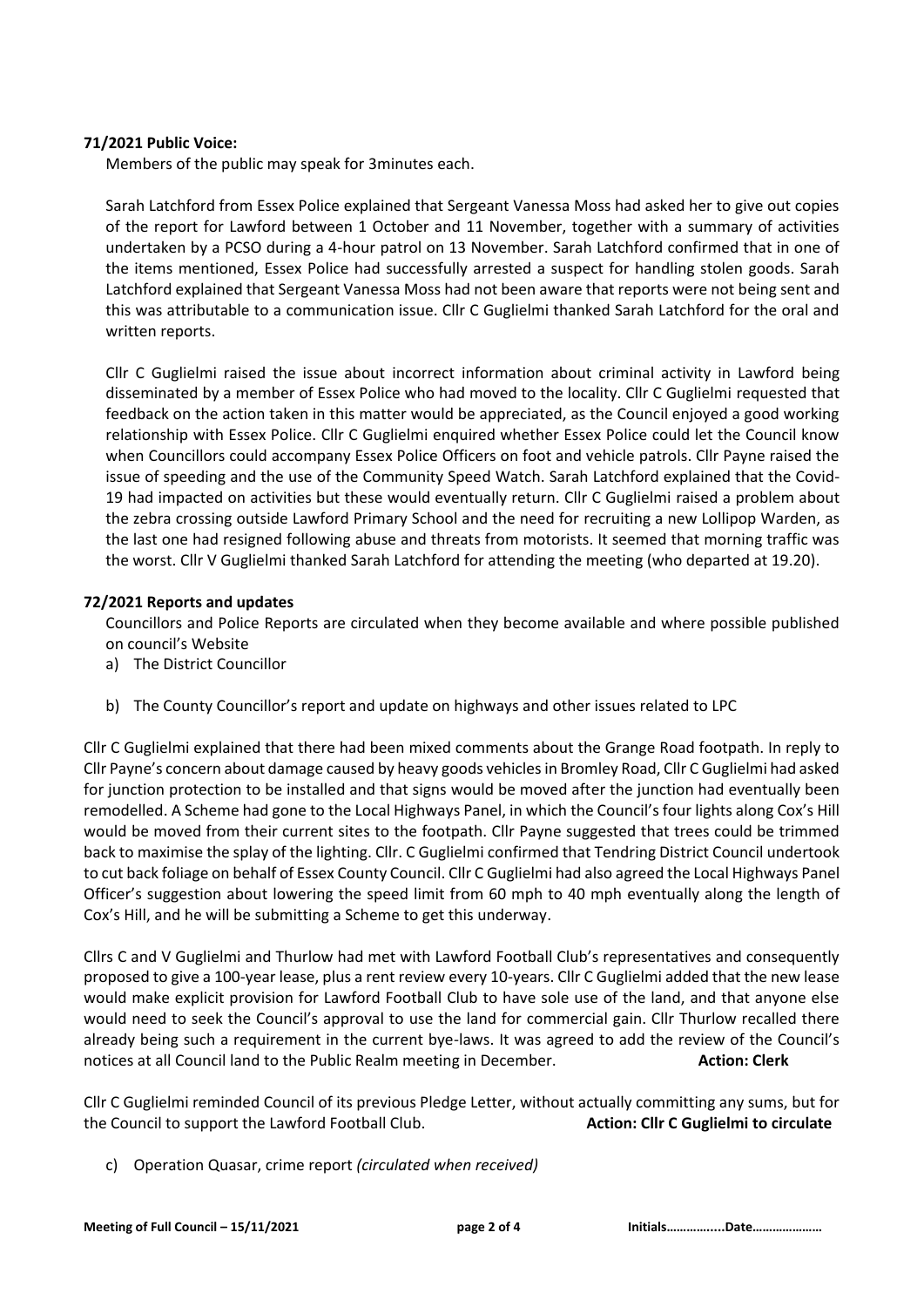The report was distributed by Sarah Latchford (see item 71/2021 above).

# **73/2021 Administration Committee:**

a) Agree Council's Budget

The Council noted that adjustments had been made and reflected its plans for the next financial year.

```
Proposed: Cllr C Guglielmi Seconded: Cllr Thurlow Agreed
```
b) Items Councillors may wish to raise/discuss.

Clerk's Job Description and Job Advert

Cllr. Woods had drafted the wording for the Clerk's Job Advert and Cllr Thurlow had drafted the Clerk's Job Description – both had been circulated prior to the meeting. It was agreed that: the job be advertised from 19 November and the closing date be 30 November; to be advertised in the Harwich and Manningtree Standard, on the Council website, and on the Essex Association of Local Councils' website; the point of contact be the Chairman, using her Tendring District Councillor's e-mail address; members of the Administration Committee would undertake the sifting and interviewing of applicants.

**Proposed:** Cllr C Guglielmi **Seconded:** Cllr Woods **Agreed**

- c) Council's expenditure
	- i) A list of expenditure was circulated prior to the meeting for information.
	- ii) In line with audit guidelines *(approved at Full council August 2018)* prior to the signing of cheques a councillor verifies invoices, and the prepared cheques agree, confirmed by initialling Expenditure Spreadsheet, Cheques, and Invoices with green ink.

**Proposed:** Cllr C Guglielmi **Seconded:** Cllr Woods **Agreed**

## **74/2021 Public Realm committee:**

**a)** For approval - draft Letters for notifying residents of the requirement to deal with overgrown vegetation *(Ref: Cllr Pretty)*

Cllr Barrett was thanked for drafting three proforma letters that could be used to request residents to cut back overhanging trees and shrubs from their gardens to within the boundary of their property. It was agreed that the three letters be approved for future use by the Clerk. It was also agreed that a complaints log be devised to record each stage of a reported problem. **Action: Acting Clerk to create a Log**

**Proposed:** Cllr Pretty **Seconded:** Cllr Thurlow **Agreed**

*b)* For discussion/approval request by a resident to install a Memorial Bench *(Ref: Cllr Thurlow)*

Cllr Thurlow reported the outcome of his meeting with the resident and their choice of bench (circulated by e-mail) and the site. Cllr Thurlow suggested that the Parish Council order the bench and install it and then recover the necessary cost from the resident. The site chosen was off School Lane at the far end near the footpath overlooking the house where the resident's father had previously lived.

**Proposed:** Cllr C Guglielmi **Seconded:** Cllr Barrett **Agreed**